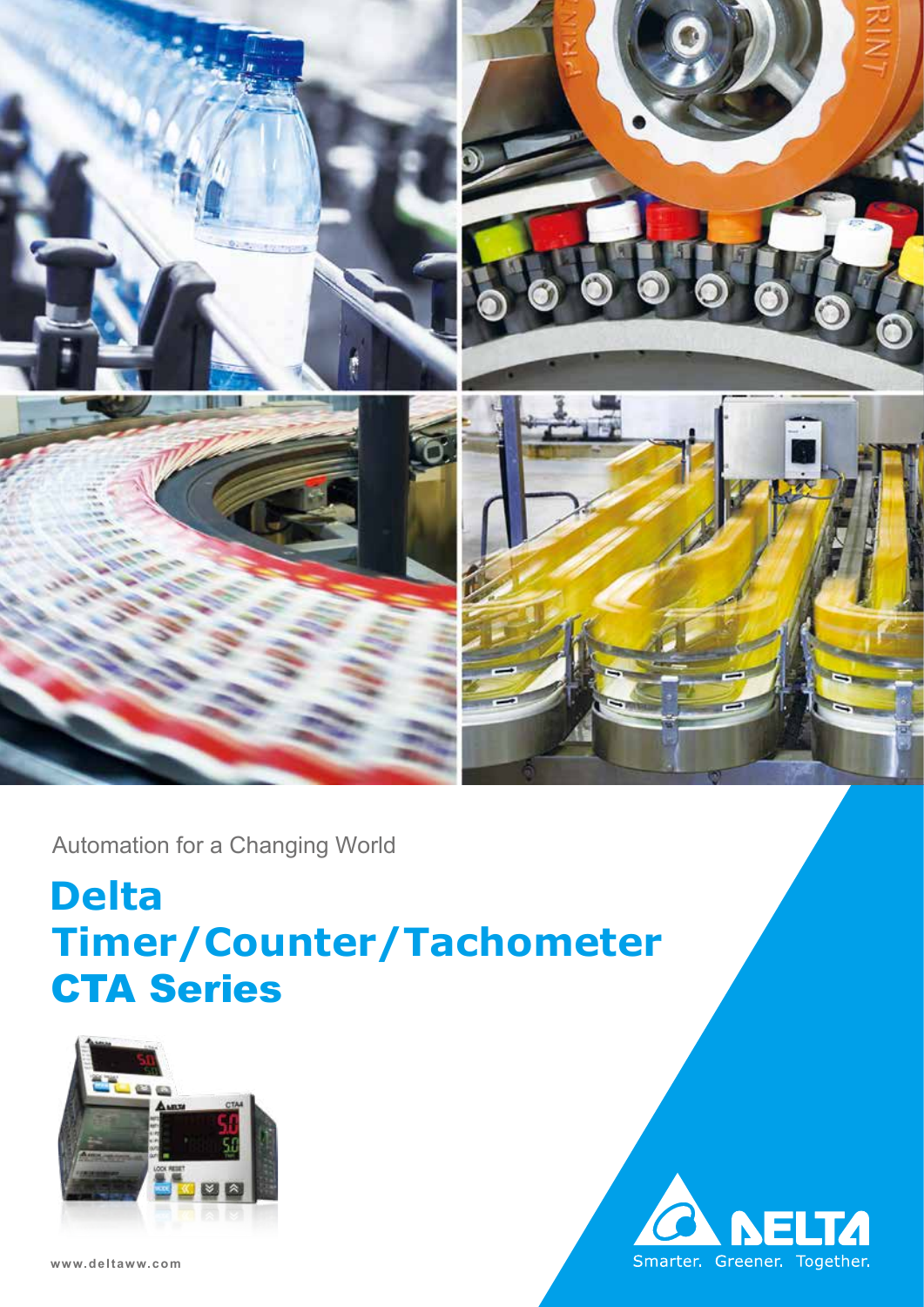## **Features**

- 3-in-1 timer/counter/tachometer
- Mixed timer + counter function
- 6-digit LCD display
- Maximum speed of the counter: 10 Kpps
- NPN or PNP input signals available
- Pre-scale function
- Counting types: 1-stage, 2-stage, batch, total, dual



# **Ordering Information**

| $CTA$ $\underline{4}$ $\underline{0}$ $\underline{0}$ $\underline{0}$ $\underline{0}$ $\underline{A}$ |  |  | 0 2 3 4 5 |  | $\left( 1\right)$ | <b>Panel size</b>    | $4:48 \,\mathrm{mm} \times 48 \,\mathrm{mm}$ |
|-------------------------------------------------------------------------------------------------------|--|--|-----------|--|-------------------|----------------------|----------------------------------------------|
|                                                                                                       |  |  |           |  |                   | Output 2             | 0 : Transistor ; 1 : Relay                   |
|                                                                                                       |  |  |           |  |                   | <b>Preset stage</b>  | $0:2$ stages                                 |
|                                                                                                       |  |  |           |  | $\left( 4\right)$ | <b>Communication</b> | 0 : None ; 1 : Communication                 |
|                                                                                                       |  |  |           |  | 5                 | <b>Power supply</b>  | A: AC100~240V; D: DC24V                      |

# **Specifications**

| Power input                  | $100 \sim 240$ V <sub>AC</sub> , 50/60 Hz or 24 V <sub>DC</sub> , isolated switching power supply |  |  |  |  |  |  |
|------------------------------|---------------------------------------------------------------------------------------------------|--|--|--|--|--|--|
| Input voltage range          | 85% to 110%, rated voltage                                                                        |  |  |  |  |  |  |
| <b>Power consumption</b>     | Less than 10VA                                                                                    |  |  |  |  |  |  |
| <b>External power supply</b> | 12DC ± 10%, 100mA                                                                                 |  |  |  |  |  |  |
| <b>Display</b>               | Double-line, 6-digit negative transmissive LCD display                                            |  |  |  |  |  |  |
|                              | Non-voltage input (NPN): ON impedance max. 1K ohm ON residual voltage: max. 2V                    |  |  |  |  |  |  |
| Input signal                 | Voltage input (PNP): High level: 4.5 to $30V_{DC}$ , Low level: 0 to $2V_{DC}$                    |  |  |  |  |  |  |
|                              | Relay: SPST max. 250 V <sub>AC</sub> , 5A (resistance load)                                       |  |  |  |  |  |  |
| Output 1                     | Transistor: NPN open collector. When 100 mA / 30 $VDC$ , residual voltage = max. 1.5 $VDC$        |  |  |  |  |  |  |
|                              | Relay: SPDT max. 250 V <sub>AC</sub> , 5A (resistance load)                                       |  |  |  |  |  |  |
| Output 2                     | Transistor: NPN open collector. When 100 mA / 30 $V_{DC}$ , residual voltage = max. 1.5 $V_{DC}$  |  |  |  |  |  |  |
| <b>Dielectric strength</b>   | 2000 V <sub>AC</sub> 50/60 Hz for 1 minute                                                        |  |  |  |  |  |  |
| <b>Vibration resistance</b>  | Without damage: $10 \sim 55$ Hz, amplitude = 0.75 mm, 3 axes for 2 hours                          |  |  |  |  |  |  |
| <b>Shock resistance</b>      | Without damage: drop 4 times, 300 m/s <sup>2</sup> , 3 edges, 6 surfaces and 1 corner             |  |  |  |  |  |  |
| <b>Ambient temperature</b>   | $0^{\circ}$ C to +50 $^{\circ}$ C                                                                 |  |  |  |  |  |  |
| Storage temperature          | -20 $^{\circ}$ C to +65 $^{\circ}$ C                                                              |  |  |  |  |  |  |
| <b>Altitude</b>              | 2000 m or less                                                                                    |  |  |  |  |  |  |
| <b>Ambient humidity</b>      | 35% to 85% RH (non-condensing)                                                                    |  |  |  |  |  |  |
| <b>Pollution degree</b>      | $\overline{2}$                                                                                    |  |  |  |  |  |  |
| Communication                | <b>RS-485</b>                                                                                     |  |  |  |  |  |  |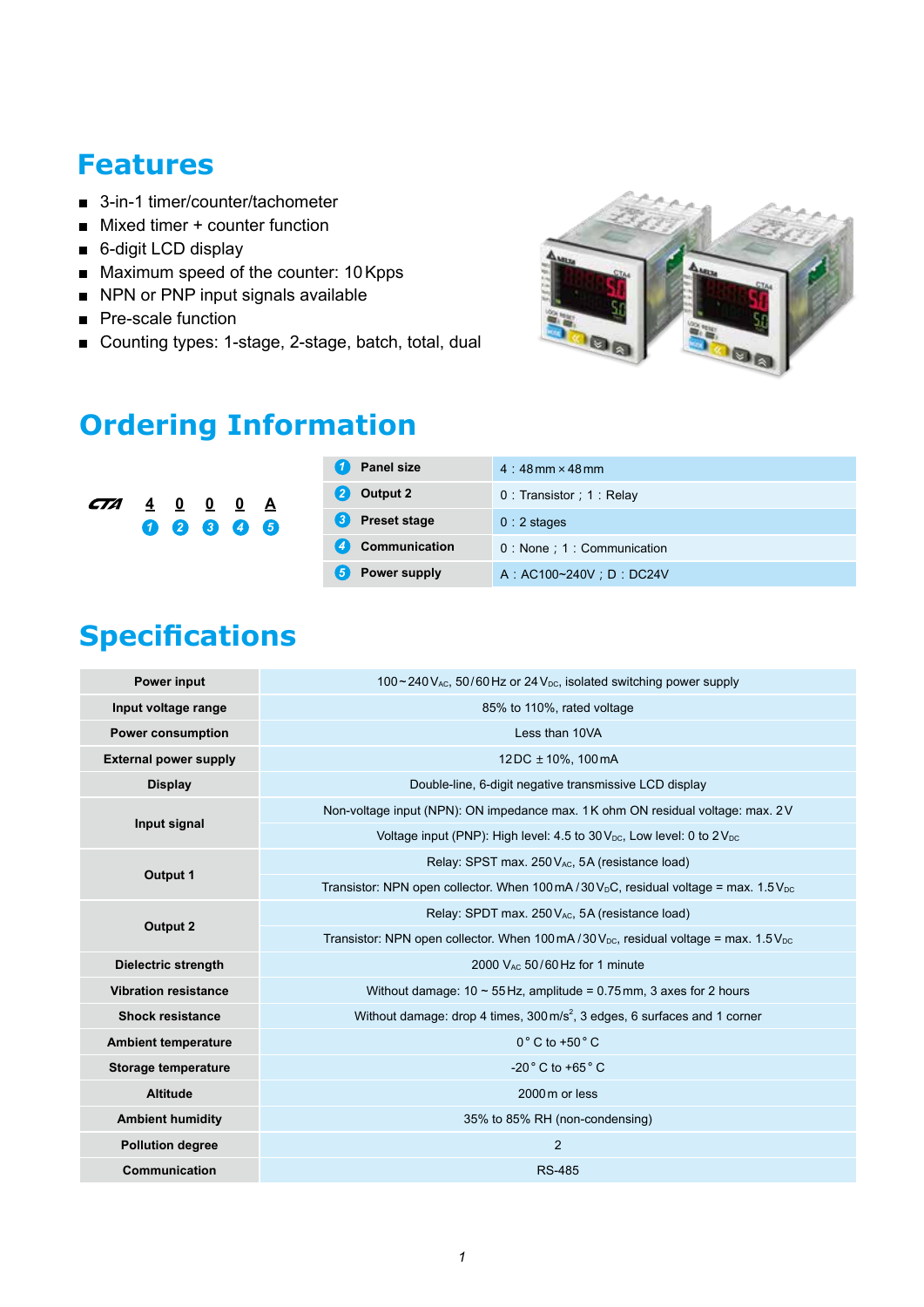# **Dimensions** Dimensions are in mm (in.)









# **Terminal Definition**

**CTA4 Series**

| CP2/<br><b>GATE</b><br>0٧<br>CR1<br>OUT1                                               | <b>Counter</b>     | <b>Timer</b> | <b>Tachometer</b> | <b>Timer + Counter</b> |
|----------------------------------------------------------------------------------------|--------------------|--------------|-------------------|------------------------|
| 13)<br>$45)$ NO<br>12<br>14)<br>PST <sub>2</sub> /                                     | CP <sub>1</sub>    |              | CP <sub>1</sub>   | CP <sub>1</sub>        |
| RST <sub>1</sub><br>$+12V$<br><b>START</b><br>$\odot$<br>$\odot$<br>.9)E<br>$(10)$ COM | CP <sub>2</sub>    | Gate         |                   | Gate                   |
| 5<br>4                                                                                 | Reset1             | Reset1       | Reset1            | Reset1                 |
| AC 100~240V                                                                            | Reset <sub>2</sub> | <b>Start</b> |                   | <b>Start</b>           |
| 50/60 Hz 10VA Max.<br>OUT <sub>2</sub>                                                 |                    |              |                   |                        |